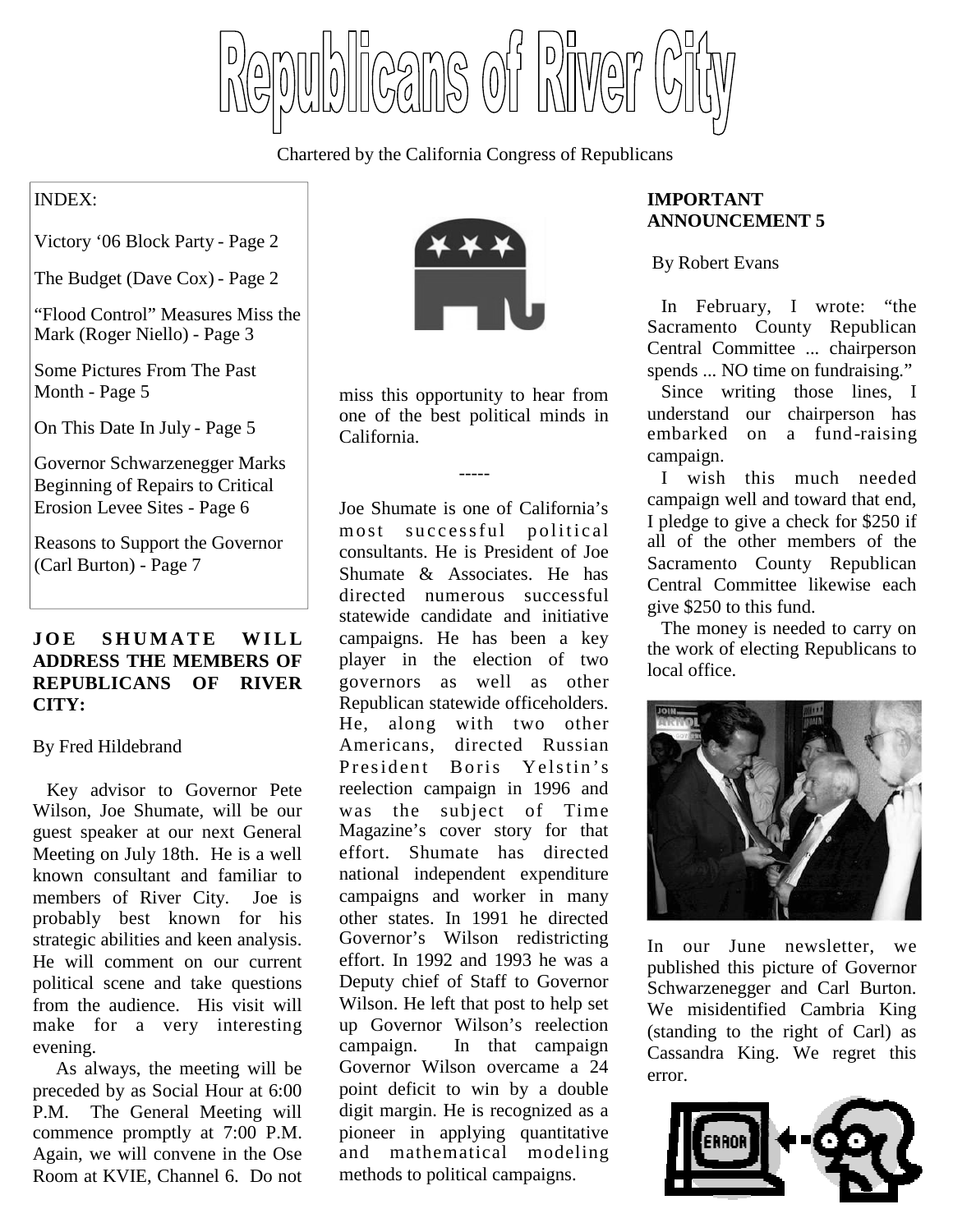#### **Page 2**

#### **VICTORY '06 BLOCK PARTY**

by Carl Burton, Sacramento County Victory '06 Chairman

This month we are having a Pre-Birthday Party (Block Party) for Governor Arnold Schwarzenegger at the next meeting of Republicans of River City.

You will hear first hand from members of Sacramento County Republican Victory '06 Team.

Be sure and invited your friends and relatives so they hear how they can help to move California forward.

Think about hosting your own block party for the Governor on July 27 (his birthday).

A Block Parties can be housed almost anywhere - at your house, in your backyard, at your apartment, in the park, around your cul-de-sac, in your community center, or any place where you can bring people together to support the Governor's re-election!

Remember Republicans of River City, a charter member of California Congress of Republicans, was the first state wide organization to endorse Governor Schwarzenegger in 2003.

To sign up to host a Birthday Party for Arnold, go to the web site http://www.joinarnold.com. To help our Republican Team win election this fall visit http://www.sacvictory06.com

#### Join the Action today!





Senator Dave Cox

#### **THE BUDGET**

by Senator Dave Cox

Governor Arnold Schwarzenegger signed the State Budget into law on June 30, 2006. This puts the budget in place prior to the beginning of the fiscal year, a feat which has not been achieved since the year 2000. Many people consider an on-time budget an accomplishment. It is important to be on time, but it is more important to get it right.

While there were many positive aspects of this year's budget, in the end it was not a budget that I could support, because it spends \$11 billion more than last year and does not go far enough to reduce the ongoing deficit that we currently have. In my time in the Legislature, I have voted for some budgets and against some of them. This one did not meet my overall test for fiscal soundness.

California's economy is strong, and because of that the Legislature had the opportunity to get our fiscal house in order by devoting onetime revenues toward paying down our debt. While some debt is in fact reduced, this budget still adds an additional \$11 billion in new spending, and ignores the looming structural deficit that we must address.

There were some positive elements in this budget, and for those the legislative leadership and the Governor should be commended. Some of the good

things about this budget are:

- No tax increases.
- Roughly \$2.9 billion is

used for debt payment, including:

• \$1.4 billion for Proposition 42 loans. This is transportation funding generated from the sales tax on gasoline.

• \$472 million for economic recovery bonds passed by the voters in 2004.

 A reserve in excess of \$2 billion to address any emergencies that may arise during the year, such as natural and man-made disasters.

 Education is fully funded, including \$350 million in equalization funding, so that rural and suburban communities will come closer to receiving their fair share of education funding.

 Restoration of critical public safety funding, including:

• \$19 million for the COPS (Citizens' Option for Public Safety) program, which provides grants to frontline law enforcement agencies such as county sheriffs, police departments and district attorneys.

• \$35 million for Local Detention Facility Funds, which provides much-needed local jail funding to relieve the pressure on overcrowded local jails.

• \$8 million for Vertical Prosecution Block Grants which are used by local district attorneys to ensure consistency and proficiency in cases by allowing district attorneys to assign prosecutors to certain types of cases and crimes and follow cases through the judicial process.

• \$19 million for the Juvenile Justice Crime Prevention Act which is used to help to reduce more than 200,000 youths that are arrested annually by providing guidance and mentorship.

 Elimination of \$22 million for new health benefits for illegal aliens under the Healthy Families Program. The proposal would have

**Continued on Page 3, Col 1**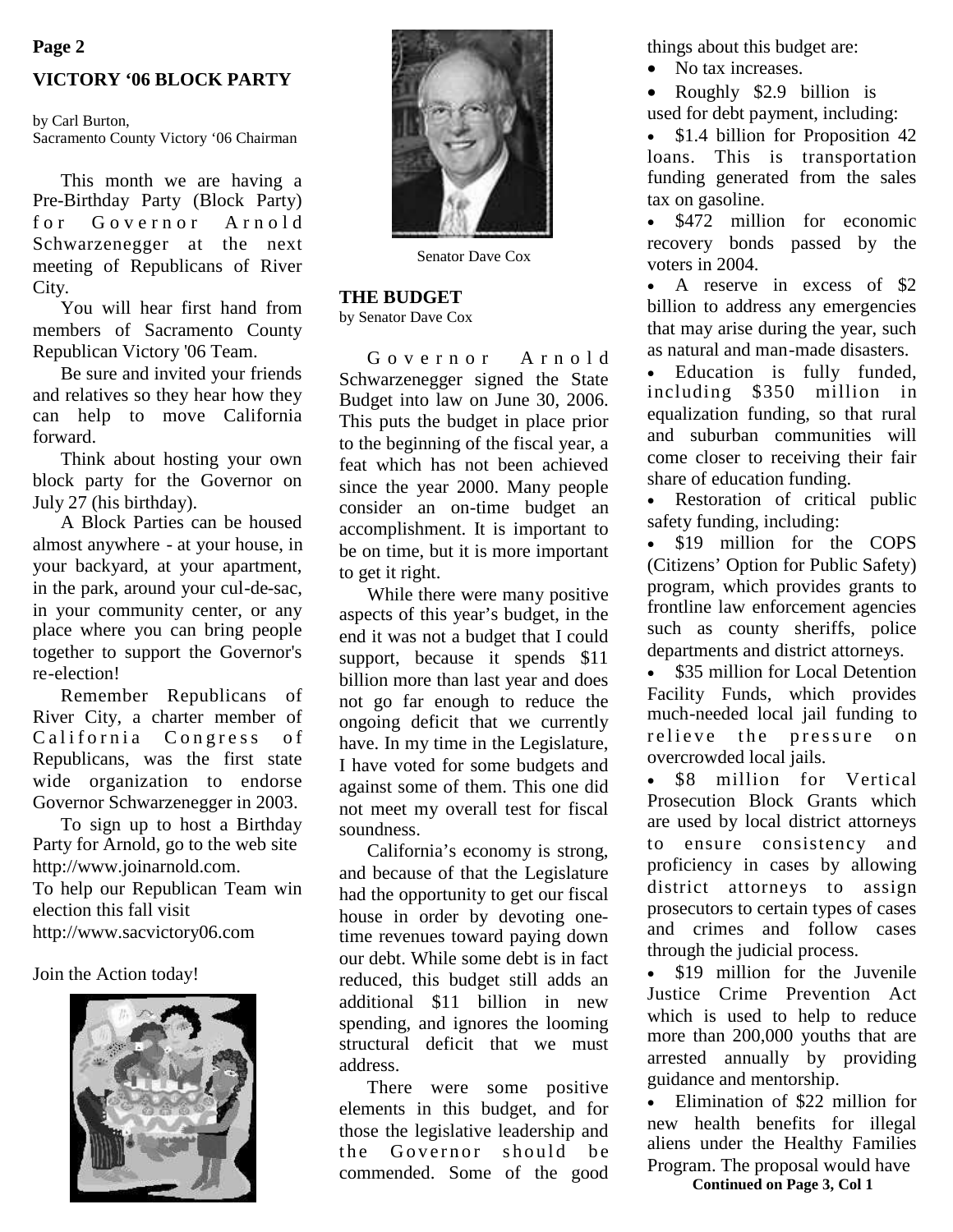allowed comprehensive health insurance for all illegal immigrants who make less than \$60,000 – based on a formula that considers eligibility at 300% of the Federal poverty level, which is at a cost of roughly \$500 million per-year.

California must continue to resist the continued efforts to incentivize illegal immigration.

Language to implement the funding formula for the management, maintenance, and capital improvements of California's fish hatcheries, the Heritage and Wild Trout Program, and related enforcement activities under AB 7 (Cogdill), which was passed last year.

As a member of the Senate Budget Committee, I worked with my Republican colleagues to offer proposals that would have reduced spending. In fact, we made recommendations for nearly \$2 billion in spending reductions that would have significantly reduced our structural deficit and made sure that California does not spend more than it brings in.

Those recommendations were rejected.

In the final analysis, the Legislature had the chance to get it right and it did not. This budget spends more than it brings in and increases the size of government, and we cannot sustain that growth. This may be an on-time budget, but that does not mean it's the best budget we could have produced.





Assemblyman Roger Niello

#### **"FLOOD CONTROL" MEASURES MISS THE MARK** By Assemblyman Roger Niello

Generally, a serious discussion of flood control in Sacramento never happens in the middle of the summer. The sun shines bright and the only time most of us think of the two rivers that run through our region is when we're enjoying them for the great recreational opportunities that they provide.

Normally, I would argue that this lack of dialogue is a bad thing. Sacramento can't afford to talk about flood control only when flooding is imminent. But in the State Capitol, on at least one debate, it may be time for a pause.

The aftermath of Hurricane Katrina and the devastation of New Orleans appropriately placed the national spotlight on this region. No matter the time of year, or the height of our rivers, the fact remains that Sacramento has the lowest level of flood protection of any major metropolitan area in the United States, including New Orleans. Governor Schwarzenegger and the State Legislature have taken some very positive steps this year to address Sacramento's flood risk. Emergency declarations by the Governor and Legislative appropriations have expedited repair work on many critical levee sites. If everything goes right, the

work on these critical sites should be completed before the rain begins this fall. Additionally, the legislature, with my support, placed a \$4 billion bond measure on the November ballot that, if passed, will provide the needed funds to improve flood control throughout the state.

Several of my colleagues in the Legislature, however, have taken a different approach in trying to "solve" our flood control problems, and I have received ample criticism from local media editorials in recent months for my refusal to support these measures.

The problem is that these bills have wrongly focused on future development, rather than the protection of the life and property that already exists.

For example, AB 1899 would enact new, stringent, planning requirements on local governments that could have the effect of placing the state, rather than local governments, in charge of local land use decisions. The likely effect of this legislation is to drastically eliminate the ability of local governments to provide an adequate supply of housing for its residents.

At the core, housing prices are a function of supply and demand. Basic economics says that when the supply is limited, the price will go up. I have written in this column in the past about the effect that years of government regulations have had on the price of housing and the fact that many of these regulations have limited development and driven up housing prices. In many areas of our state, it is simply impossible for young people to enter the housing market. AB 1899 would only exacerbate this and make housing even less affordable.

Another measure, AB 3050,

**Continued on Page 4, Col 1**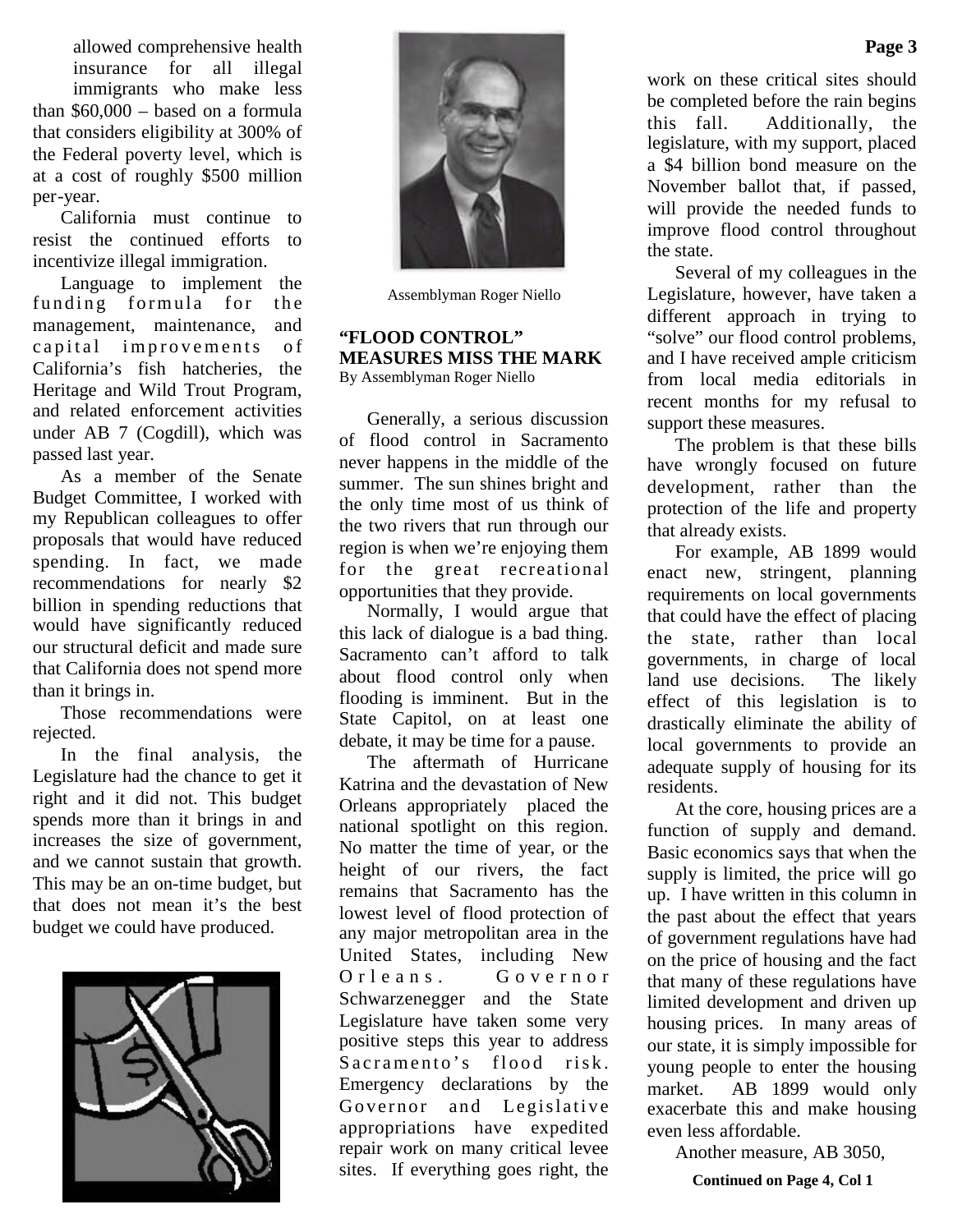# **Page 4**

would also limit the supply of housing by requiring local governments with land-use authority to share in the liability for damages caused by floods due to failure of levees, regardless of whether or not the local authority has the responsibility to operate or maintain those levees. Because of the fear of liability for levee failures that would be completely beyond their control, local governments would likely halt new development, further driving up the cost of housing.

The fact of the matter is that natural disaster is a way of life in California and a tradeoff for living in such a beautiful and unique place. Almost anywhere you live in this state, you can be subject to flood, fire, earthquake, or other natural disaster. If the state takes over land-use planning and starts making planning decisions based on where and when natural disasters might occur, we most likely would never build another structure anywhere.

Limiting future development will do nothing to protect existing development from flooding. Sacramento's solution to flood control lies in strengthening our levees and completing the modifications to Folsom Dam. Longer term, while controversial, Auburn Dam needs to be considered. Absent that, those at risk will never achieve protection significantly above the 200-year level, thus actually perpetuating our status as the metro area with the lowest level of flood protection in the country.

Providing needed funding to expedite emergency levee repairs and asking the voters to approve additional money for future repairs have been positive steps. Rushing to pass new laws that could have harmful long-term effects on

# **SOME FACTS CONCERNING THE 2006-07 BUDGET**

The Governor's budget, passed by the legislature, reflects California's values by making historic investments in paying down debt and in education. The budget is a victory for Californians that moves our state forward.

- **Nearly \$5 billion will go toward debt repayment and building a rainy-day fund.** The Governor established a rainy-day fund of \$2.1 billion and put \$2.8 billion toward paying down various debt.
- **The Governor's budget fully funds education.** Overall school funding increases by 10 percent, to \$55.1 billion, satisfies the requirements of Proposition 98.
- **The budget cuts the structural deficit by almost 80 percent.** The budget deficit sits at \$3.5 billion, a reduction of \$13 billion compared to where it was projected when Governor Schwarzenegger took office.
- **The budget is a bipartisan victory for all Californians.** For the first time in six years, the budget will be passed before the start of the coming fiscal year, which means no risk to services for Californians and no delay in state payments to California businesses.
- **The financially responsible budget is a result of the Governor's fiscal policies and a rebounding economy.** Nearly \$5 billion in unexpected tax revenues poured in for this coming fiscal year.

# **FOR ALL YOUR INSURANCE NEEDS, CALL RRC MEMBER SAMUEL R JONES:**



Samuel R. Jones Agent.<br>CA Insurance License #0E10314

7244 Regard Way Sacramento, California 95842<br>916.332.2506 business/fax 916.813.1657 cell samuel\_jones@us.aflac.com aflac.com

### **(Business) 916-332-2506 or**

**Would you be interested in placing an ad for your business, product or service in this newsletter?**

**The Republicans of River City newsletter is read by more than 750 Republicans and Republican policy supporters.**

**If you are interested in placing an ad in the Republicans of River City newsletter, contact Carl Burton at 916-359-5741 or email to editor@sacrrc.com.**

**Carl will discuss ad rates and the terms and conditions of advertising in our newsletter with you. We look forward to helping you reach new customers with your ad.**

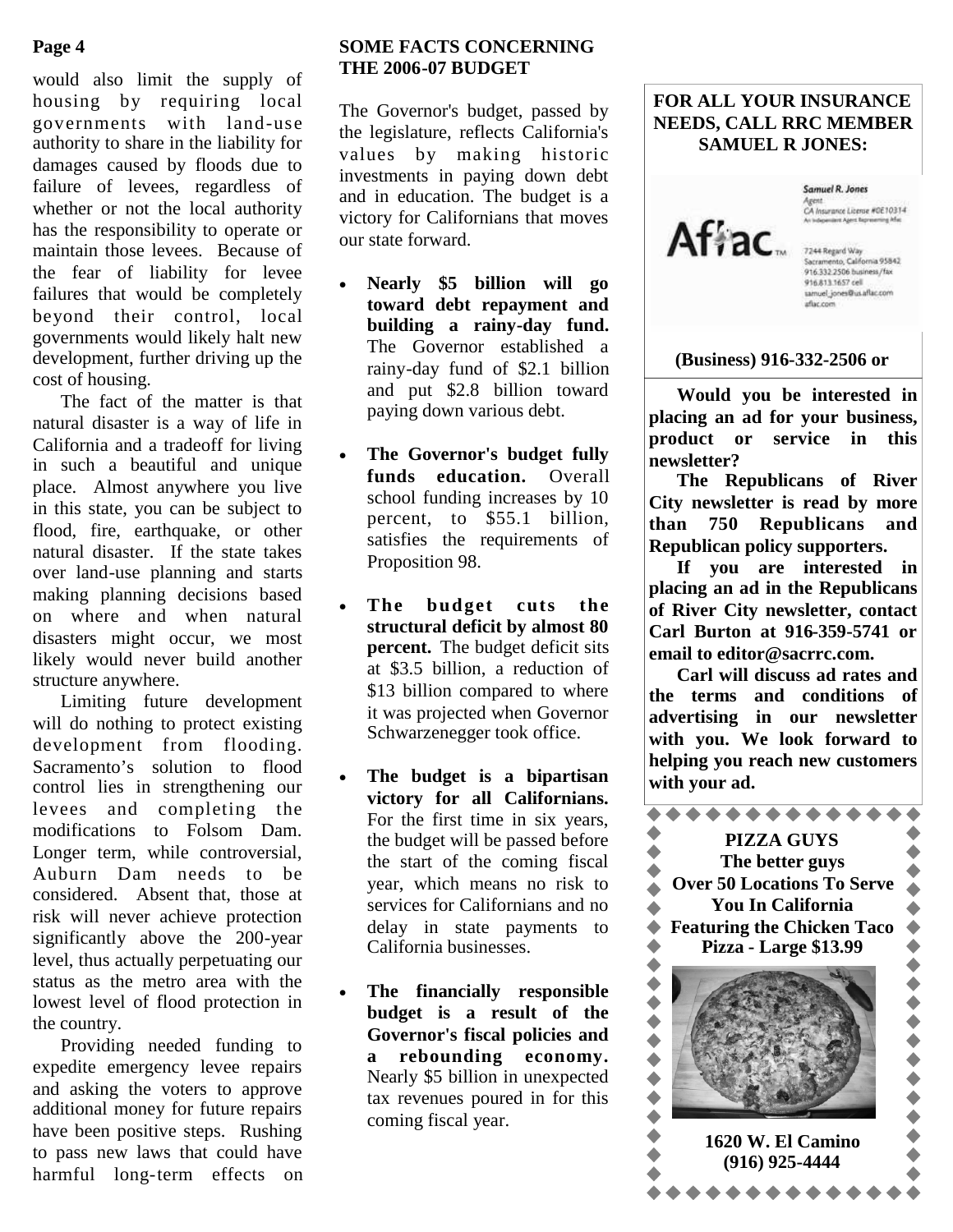### **SOME PICTURES FROM THE PAST MONTH**

First we have Republicans of River City member (and



Registration Chairman) William Chan with California First Lady Maria Shriver.

At our June meeting we gave away the television set that we featured at



our Sacramento County Fair booth. Here you see the winner, Kyle Eins with Carl Burton (and the TV).



Here

i s o n e of our favorite members, Cambria King, who is leaving us to go to school in San Diego. Cambria, we will miss you.

Our speaker at the June meeting was Jeff Randle, who filled us in on the upcoming Governor's race.





And as you can see, the assembled members were interested in what he had to say.



Finally here is Jeff Randle, Carl Burton and member Mark Smith.



# **ON THIS DATE IN JULY:**

July 1, 1991 - President George H. W. Bush appoints Clarence Thomas to the U. S. Supreme Court;. Previously Thomas served on the U. S. Court of Appeals and as Chairman of the U. S. Equal  $Employment$  Opportunity Commission.

July 2, 1962 - U. S. Representative Justin Morrill (R-VT) wins passage of the Land Grant Act, establishing colleges open to African Americans, including such students as George Washington Carver.

July 6, 1854 - The first state Republican Party officially organized in Jackson, Michigan, to oppose Democrats' pro-slavery policies.

July 7, 1981 - President Ronald Reagan appoints the first woman to the U. S. Supreme Court, former Arizona Supreme Court Justice Sandra Day O'Connor. As a Republican legislator in Arizona, O'Connor was the first woman to serve as Majority Leader in any state.

July 12, 1974 - Republican National Chairman George H. W. Bush establishes the Republican National Hispanic Assembly.

July 17, 1862 - Over unanimous Democrat opposition, the Republican Congress passes the Confiscation Act which states that slaves of the Confederacy "shall be forever free."

July 30, 1866 - Democrat controlled City of New Orleans orders police to storm racially integrated Republican meeting. The raid kills 40 and wounds more than 150.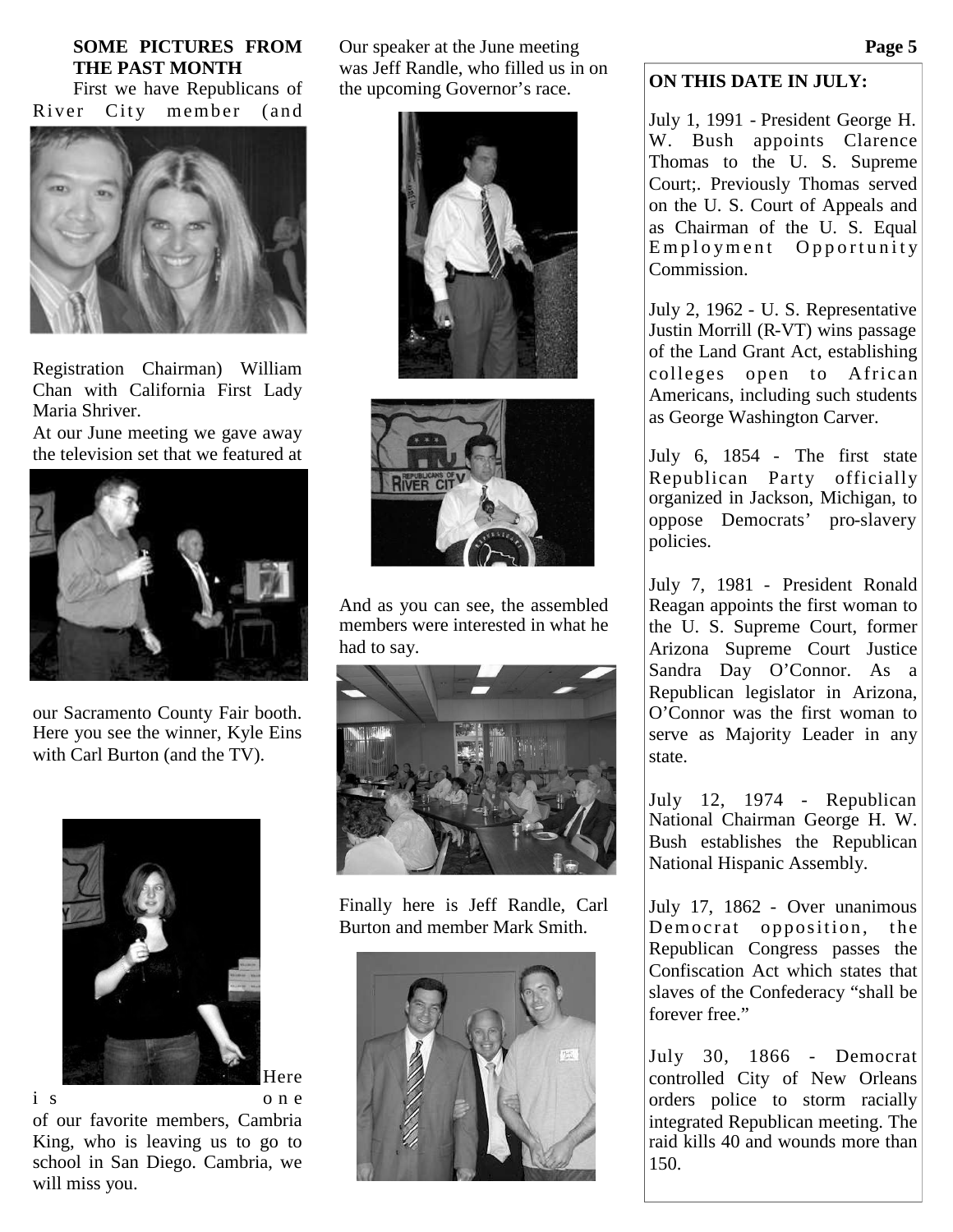# **GOVERNOR'S CORNER Page 6**



Arnold Schwarzenegger

### **GOV. SCHWARZENEGGER MARKS BEGINNING OF REPAIRS TO CRITICAL EROSION LEVEE SITES July 11, 2006**

Gov. Schwarzenegger visited the critical erosion site near Knights Landing on the Sacramento River and highlighted the progress being made to fix the 29 critical erosion sites on California's levees before the next flood season.

"I came to the swollen river last winter, I promised that when water levels came down, we'd be back to replace the sand bags and rebuild the levees so people would be safe," said Gov. Schwarzenegger. "I am extremely happy to see work begin to repair our most vulnerable levees. When I learned in February that critical erosion sites were not getting fixed, I declared a State of Emergency to ensure that lives and property would be protected. Today, we have action and work has begun to start placing the rock to shore up these eroded river banks."

The tour comes just two weeks after the state received more than 50 necessary environmental federal permits and regulatory approvals to repair 29 critical levee erosion

sites. Due to the Governor's leadership, the federal permitting process has been streamlined and obtained in time to fix the critical levee sites before the next flood season. Ordinarily, federal permits and approvals require a year or more to acquire.

The site, along the banks of the Sacramento River in Yolo County, protects mainly agricultural land. Located at river mile 85.6, the erosion site will be repaired using riprap, a permanent cover of rocks used to stabilize stream banks.

Since Gov. Schwarzenegger declared a state of emergency on Feb. 24, the Department of Water Resources has evaluated approximately 50 levee erosion sites primarily along the Sacramento River Flood System, met frequently with state and federal resources agencies to address all environmental permitting processes, began design of repairs for the 29 critical erosion sites and evaluated rock supplies for construction this year. While the repair of the critical sites is important, California needs to do more to improve the aging and deteriorating levee infrastructure to protect from catastrophic floods.

To start addressing these longer-term needs, the Governor signed a bill immediately appropriating \$500 million for levee repair and improvement. Earlier in the year, Congress appropriated an additional \$30.4 million for levee repairs in the Sacramento area. The Governor remains committed to working with Congress to continue fighting for money for levee maintenance.

As part of the bipartisan Strategic Growth plan, the November ballot includes a \$4.1 billion bond for levee repair and flood control.

Highlights of the bond include: Evaluation, Repair, and Replacement of Central Valley

Levees and Flood Control Infrastructure: \$3 billion

Will fund urgent repairs and essential improvements of levees and other flood control facilities in the Central Valley and Sacramento-San Joaquin Delta.

Funds will also leverage federal and local dollars to fund flood prevention projects and improve disaster preparedness.

Bond funds will be used for programs such as:

- Evaluation and repair of the state/federal flood control system, addressing ongoing erosion, seepage and stability distress.
- Modifications and improvements to increase flood protection for urban areas, such as Folsom Dam modifications, American River Common features, south Sacramento streams, and other projects.
- Ongoing local assistance for Delta Levee Subventions and special flood control projects to reduce the risk of Delta levee failure.

Flood Control Subventions: \$500 million

Will help pay the state's share of flood control projects outside the Central Valley. Currently, the state owes approximately \$160 million to projects that are already underway or have been completed. Bond funding, combined with other funding mechanisms, would cover anticipated subvention payments for the next 10 years.

Flood Protection Corridor, Bypasses and Mapping: \$290 million

Funds will be used for:

- Creation of new levees in<br>coordination with the coordination with construction and preservation of setback levees, flood corridors and bypasses.
- Completion of flood hazard and alluvial fan floodplain mapping **Continued on Page 7, Col 1**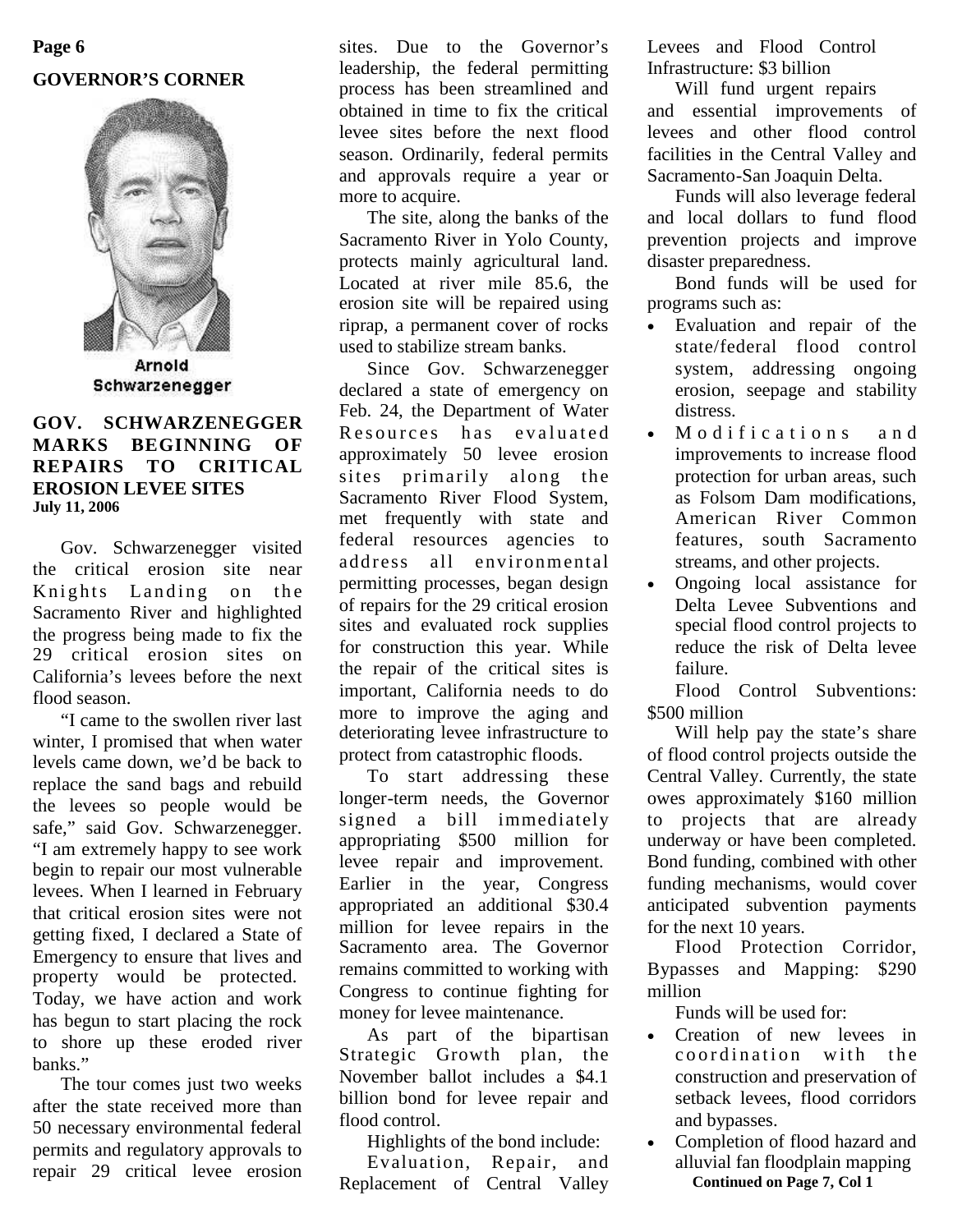necessary for proper flood infrastructure investments.

Storm Water Flood Management: \$300 million

Will provide grants to local entities to cost share storm water runoff projects, consistent with an integrated regional water management plan.

Only projects outside the State Plan of Flood Control are eligible for these funds.

Evaluation, Repair, and Levee Maintenance; \$3 billion

Flood Control Subventions; \$500 million

Flood Protection Corridor, Bypasses and Mapping; \$290 million

Stormwater Flood Management; \$300 million

Total; \$4.09 billion

In May, the state and federal government entered into a Memorandum of Understanding where the federal agencies agreed to complete all federal permitting by June 21, 2006 in order to ensure critical repairs are completed before the next flood season. The federal agencies met the critical path timelines agreed to in the MOU so that the state received all permits and approvals to start critical levee repairs. Without this agreement, levee repairs would have taken two or three years to complete.

#### **The President's Corner**



Carl Burton, President of RRC

# **REASONS TO SUPPORT THE GOVERNOR**

by Carl Burton

Among the many reasons to support the Governor include his promise to bring jobs back to California. His common-sense economic policies have reenergized the California job market. He has worked hard to promote and protect California and its' resources.

Gov. Schwarzenegger said, "Nothing is more important than education because how we prepare our children today will shape the California of tomorrow." He has invested more money in education than any other governor in California history.

His concern for the environment reminds me of President Theodore Roosevelt. Gov. Schwarzenegger has said, "California, growth and protecting our natural beauty go hand in hand. It goes together. A healthy

### **Republicans of River City Board of Directors:**

George Bradshaw, 2<sup>nd</sup> Vice President Robert Evans, Treasurer Betty Axup, Membership Secretary Paul Green, Jr., Past President Florin Ciuriuc, Director William Chan, Director Richard Eigenheer, Director Ed Gorre, Director Marion Higdon, Director Fred Hildebrand, Director Richard LaFontaine, Director Marko Mlikotin, Director Mary Pearson, Director Barbara Sullivan, Director

Carl Burton, President Norman Jachens, 1<sup>st</sup> Vice President

Would you like to contribute to the Republicans of River City newsletter? If so, let us know about it!

Send and email to us at editor@sacrrc.com



environment leads to a healthy economy and a more productive workforce, and a better quality of life for everyone."

The Governor has worked to bring good government to California by streamlining state government so it is more efficient and bringing down the state debt.

Making California safe for all of us has been one of Schwarzenegger priorities, safe from crime, disasters and terrorists.

These are the reasons why I'm asking you to volunteer your time and energy to reelect Governor Schwarzenegger and our Republican team. Visit http://www.sacvictory06.com



Volume 2006, Issue 7 P. O. Box 1635 Carmichael, CA 95609-1635

Editor: Robert S. Evans Telephone 359-5741